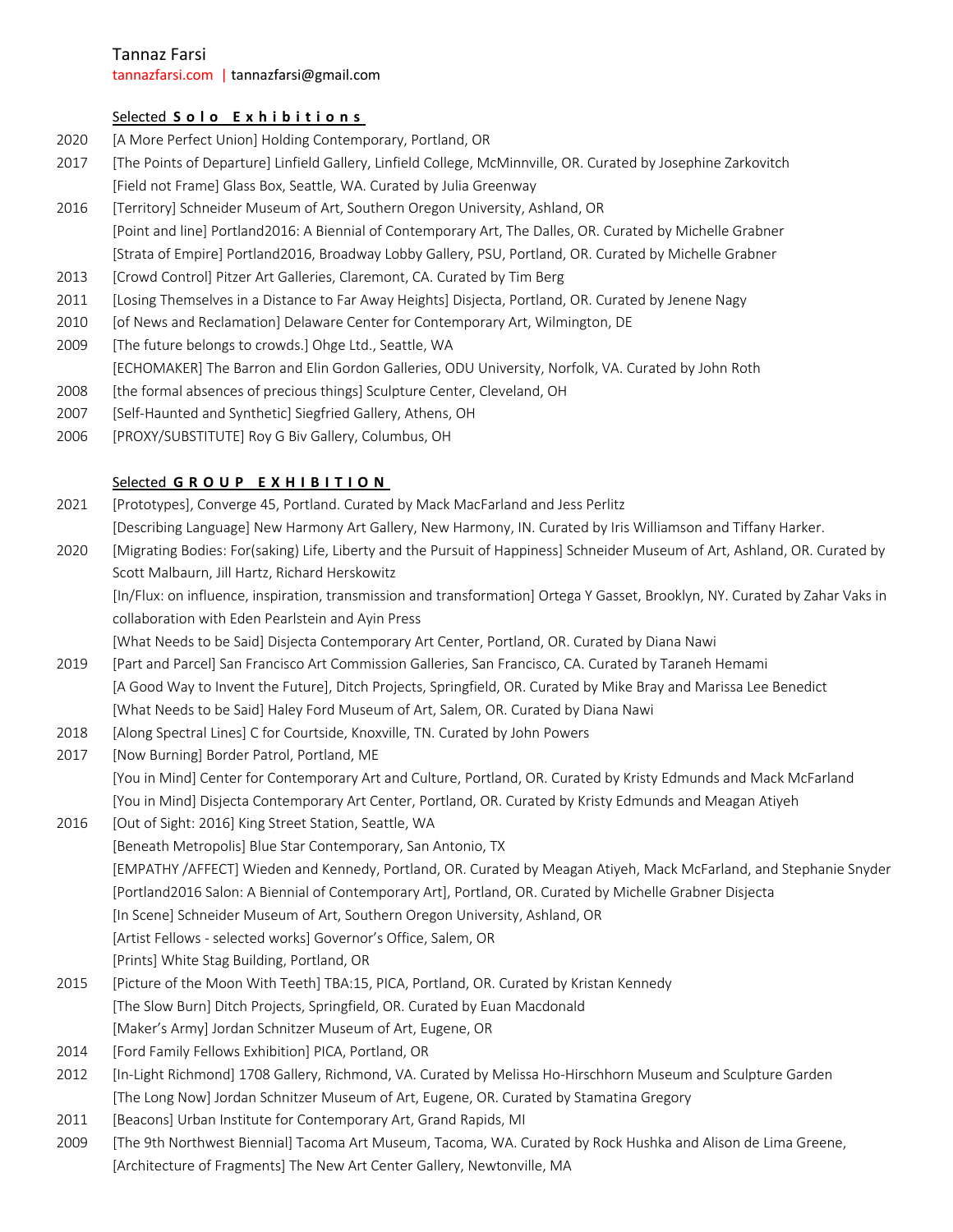- 2008 [HANDS REMAIN STILL] Tacoma Contemporary, Tacoma, WA [Surreal Systems] Gallery Homeland, PDX Film Festival, Portland, OR. Curated by Mack McFarland and Stephen Slappe [Beginnings and Ends] Gallery 621, Tallahassee, FL
- 2007 [1990 Until Now\*] The Winery, Louisville, KY
- 2006 [Fall] Mid-America Print Council Conference, The Ridges, Athens, OH [Majestic Invitational] Majestic Galleries, Nelsonville, OH

# **ARTIST RESIDENCY**

- 2019 Facebook Artist in Residence, Wall commission, Seattle, WA
- 2018 The Rauschenberg Residency, Captiva, FL
- 2017 Caldera Artist Retreat, Sisters, OR
- 2016 Converge 45, Artist Congress, Portland OR Santa Fe Art Institute, Santa Fe, New Mexico
- 2016 The Studios at MASS MoCA, North Adams, MA
- 2015 Caldera Artist Retreat, Sisters, Oregon
- 2014 Djerassi Resident Artists Program, Woodside, CA declined Sitka Center for Art and Ecology, Otis, OR
- 2013 Ucross Foundation Residency, Claremont, WY
- 2011 MacDowell Colony, Peterborough, NH [NEA Fellowship]
- 2009 Bemis Center for Contemporary Art, Omaha, NE

# Selected **ARTIST TALKS/READINGS/LECTURES**

- 2021 PNCA, Portland, OR
- 2020 Tannaz Farsi and Lucy Cotter in conversation, Holding Contemporary, Portland, OR Schneider Museum of Art, Creative Industries Discussion, Ashland, OR
- 2019 The Names, San Francisco Arts Commission Galleries, San Francisco, CA On the Vertical and Horizontal Axis, San Francisco Arts Commission Galleries, San Francisco, CA Hallie Ford Museum of Art, Salem, OR
- 2018 Portland State University, Portland, OR
- 2017 Willamette University, Salem, OR Linfield College, McMinnville, OR
- 2016 PNCA- Low Residency Program, Portland, Oregon
- SFAI 140, Santa Fe Art Institute, Santa Fe, NM
- 2015 Reed College, Portland, OR
- 2013 Pitzer College, Claremont, CA
- 2011 MacDowell Colony, Peterborough, NH (NEA Fellowship) Henry Art Gallery, Seattle, WA
- 2010 Bucknell University, Lewisburg, PA Lewis and Clark College, Portland, OR
- 2009 Bemis Center for Contemporary Art, Omaha, NE The New Art Center, Newtonville, MA
- 2008 Sculpture Center, Cleveland, OH
- 2007 Bowling Green State University, Bowling Green, OH

# **PANELS**

- 2021 A Conversation on Power and Access, CFAR, Eugene, OR
- 2019 Contemporary Practices: Visual Artists of Iranian Diaspora/ Ala Ebtekar, Tannaz Farsi, Taraneh Hemami, Gelare Khoshgozaran, Moderated by Dr. Shiva Balaghi, Int. Conference on Iranian Diaspora Studies, San Francisco State University, San Francisco, CA
- 2018 Critiquing the Critique, Symposium on Pedagogy in Art, PNCA , Portland, OR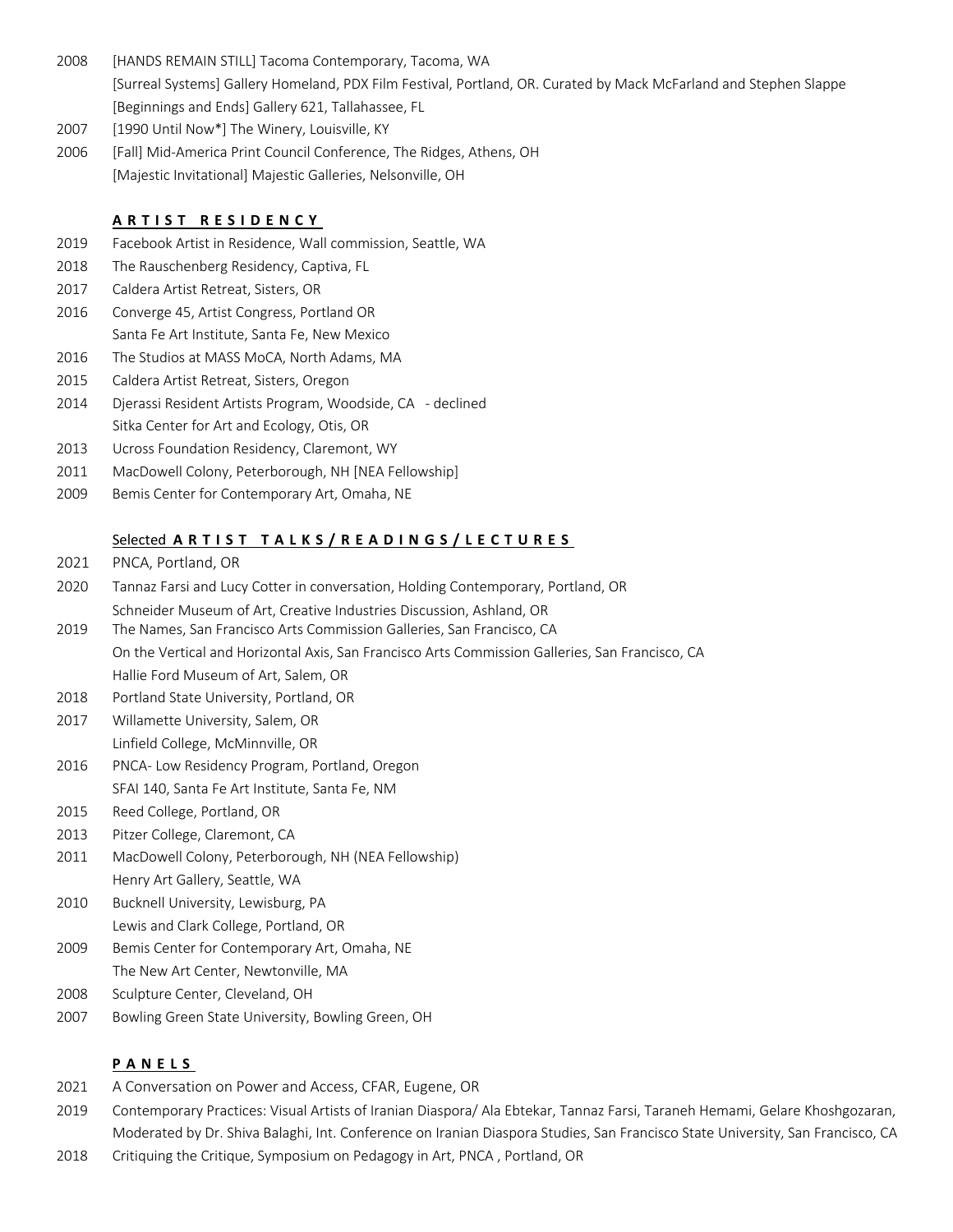#### Selected **AWARDS/HONOR**

- 2021 Faculty Excellence Award, University of Oregon, Eugene, OR
- 2019 Bonnie Bronson Fellowship, Reed College, Portland, OR Creative Humanities Fellowship, University of Oregon, Eugene, OR
- 2017 Betty Bowen Award, Seattle Art Museum, Seattle, WA (Finalist)
- 2016 Artist Fellowship Grant, Oregon Arts Commission, Salem, OR Career Opportunity Grant, Oregon Arts Commission/ The Ford Family Foundation, Salem, OR Francis Bronet Innovation Award, Faculty, University of Oregon, Eugene, OR Humanities Research Award, University of Oregon, Eugene, OR
- 2014 Hallie Ford Fellowship, Ford Family Foundation, Roseburg, OR
- 2011 Dean's Award, Faculty Research and Creative Work, University of Oregon, Eugene, OR AAA Creative Research Award, University of Oregon, Eugene, OR Contemporary Northwest Art Awards, Portland Art Museum, Portland, OR [Finalist] The Brink Award, Henry Art Gallery, Seattle, WA [Finalist]
- 2010 Artist Fellowship Grant, Oregon Arts Commission, Salem, OR
- 2006 Travel Grant, Ohio University, Athens, OH [ISEA, San Diego, CA]
- 2005 Aesthetic Technologies Lab Grant, Ohio University, Athens, OH
	- Funding and material resources for project: Future of Surveillance Tools
- 2004-07 Full Fellowship, Ohio University, Athens, OH

## Collections

- 2021 Portland Art Museum, Portland, OR
- Percent for Art, Unthank Hall, University of Oregon, Eugene, OR
- 2020 Bronson Collection, Cooley Gallery, Reed College, Portland, OR
- 2019 Facebook Campus, Seattle, WA
- 2016 Schneider Museum of Art, Ashland, OR

### Selected **WORKS CITED**

(Forthcoming) *Part and Parcel*. San Francisco State University, 2021. (Catalog) Shiva Balaghi, *Between Here and There, Between Past and Present: On Tannaz Farsi's Art*. The Ford Family Foundation, Roseburg, OR. 2021

*Cross-Platform Curation*, Schneider Museum of Art, Ashland, OR. 2021(Catalog)

Gilsdorf, Bean, *Constant Shifts: The Art of Tannaz Fars*i. Issue 5: Adaptations, Full Bleed Magazine. A Journal of Art and Design, 2021 Laurel V. McLaughlin, *Searching for a More Perfect Union: Tannaz Farsi at HOLDING Contemporary*, Variable West, 17 Dec. 2021, https://variablewest.com/2020/12/17/review-tannaz-farsi-holding-contemporary/

Pearlstein, Eden*. In-Flux*. Ayin Press, 2020. Chapbook

Carey, Brainard, editor. *Progression.* Praxis Center for Aesthetic Studies, Yale University Radio Interviews, 27 Dec. 2019, https://blog.praxiscenterforaesthetics.com/progression/.

David Bates, Oregon Arts Watch, October 30 2019, https://www.orartswatch.org/show-by-hallie-ford-fellows-explores-what-needs-to-be-said/

Diana Nawi, *What Needs to be Said*, Hallie Ford Fellows in Visual Arts, 2019, catalog

Nicole Smythe-Johnson, *Grasping the Ungraspable*, What Needs to be Said, Ford Fellows in Visual Arts, 2019, essay

Sura Wood, GO-to galleries, The Bay Area Reporter, February 1, 2019, https://ebar.com/arts\_&\_culture/art/271527

Susie Lee, *How to make art? It's elemental*., segment: light PBS/KCTS and Crosscuts., https://crosscut.com/2019

Curator in Residence: Julia Greenway, Season 7 Catalogue, Disjecta Contemporary Art Center, May, 2018

Contemporary Art and Ideas, Converge 45, Portland, OR, 2017

Josephine Zakovich, Anne-Marie Oliver, Trinie Dalton, Stephanie Snyder, *Tannaz Farsi: Points of Departure,* Linfield Gallery, 2017, monograph Minh Nguyen, *Agents of Dispersal,* January 16, 2018, http://www.artpractical.com/column/feature-tannaz-farsis-agents-of-dispersal/

Leah St. Lawrence, *Thank You, Tannaz Farsi's Solo Show at Glass Box, for Reminding Me I'm Invisible*, November 17, 2017, https://www.thestranger.com/slog/2017/11/17/25572263/thank-you-tannaz-farsis-glass-box-installation-for-reminding-me-im-invisible

Laura Van Stratten, *An Insider's Guide to Portland's Art Scene*, Departures Magazine, September 7, 2017, https://www.departures.com/art-culture/portland-art-scene-travel-guide#intro

Finalists Selected For the 2017 Betty Bowen Award, Art Daily.org, October 16, 2017, http://artdaily.com/news/98423/Finalists-selected-forthe-2017-Betty-Bowen-Award#.WeQ93kzMxE4